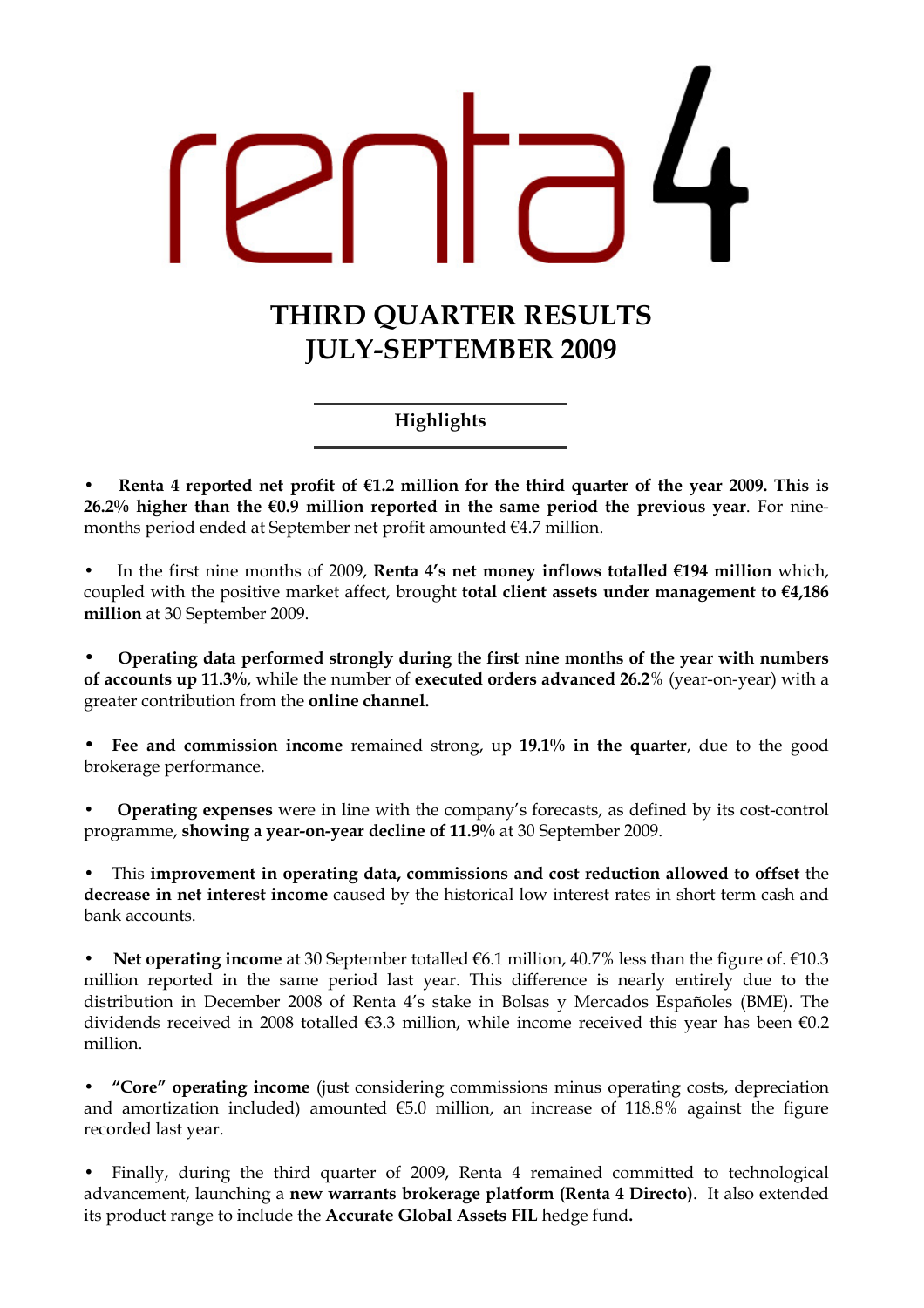# Main Figures

| <b>Operating Data</b>                     | 30-sep-09   | 30-sep-08   | $\frac{0}{0}$ |
|-------------------------------------------|-------------|-------------|---------------|
| <b>Customers</b>                          | 133,257     | 111,673     | 19.3%         |
| Renta 4 network                           | 43,959      | 42,639      | 3.1%          |
| Third party                               | 89,298      | 69,034      | 29.4%         |
| <b>Executed orders</b>                    | 2,283,676   | 1,809,093   | 26.2%         |
| Total assets under custody ( $\in$ mill.) | 4,186       | 3,736       | $12.0\%$      |
| <b>Stocks</b>                             | 2,475       | 2,218       | 11.6%         |
| Funds (mutual, pension and third party)   | 931         | 783         | 18.9%         |
| <b>SICAVs</b>                             | 501         | 503         | $-0.4%$       |
| Others                                    | 279         | 232         | 20.3%         |
| <b>Operating Ratios</b>                   |             |             |               |
| Orders per customer                       | 17.1        | 16.2        | 5.8%          |
| Order volume per executed order (euros)   | 33,071      | 44,279      | $-25.3%$      |
| <b>Online Channel</b> (retail)            |             |             |               |
| % Revenues                                | 75.0%       | 65.0%       | 10,0 p.p      |
| $\%$ Orders                               | 83.0%       | 81.0%       | 2,0 p.p       |
| % International markets                   | 46.6%       | 40.0%       | 6.6 p.p       |
| Earnings Data (€ thousand)                |             |             |               |
| <b>Commission income</b>                  | 36,897      | 33,712      | 9.4%          |
| Net interest income                       | 784         | 4,432       | $-82.3%$      |
| Dividends and net financial operations    | 307         | 3,575       | $-91.4%$      |
| <b>Operating costs</b>                    | 20,470      | 23,246      | $-11.9%$      |
| Net operating income                      | 6,109       | 10,300      | $-40.7%$      |
| Net profit                                | 4,662       | 7,048       | $-33.9%$      |
| EPS ( $\in$ cents)                        | 0.11        | 0.17        | $-33.9%$      |
| <b>Earnings Ratios</b>                    |             |             |               |
| % Commissions / Total income              | 89.4%       | 63.2%       | 26.2 p.p      |
| % Financ. operations / Total income       | 0.7%        | 6.7%        | $-6.0 p.p$    |
| % Net profit / Total income               | 11.3%       | 13.2%       | $-1.9 p.p$    |
| Cost/income ratio                         | 70.7        | 64.5        | 6.1 p.p       |
| <b>Employees</b>                          |             |             |               |
| Staff at 30.06.09                         | 277         | 305         | $-9.2%$       |
| Commercial network                        | 158         | 165         | $-4.2%$       |
| Headquarters                              | 119         | 140         | $-15.0%$      |
| Number of branches                        | 57          | 57          | $0.0\%$       |
| <b>Share</b>                              |             |             |               |
| RIC (Reuters/Bloomberg)                   | RTA4.MC     | R4.5M       |               |
| Price at 30.06.09 (euros)                 | 5.30        | 7.07        | $-25.0%$      |
| Market Capitalization at 30.06.09 (euros) | 215,673,976 | 287,700,945 | $-25.0%$      |
| Number of shares issued                   | 40,693,203  | 40,693,203  |               |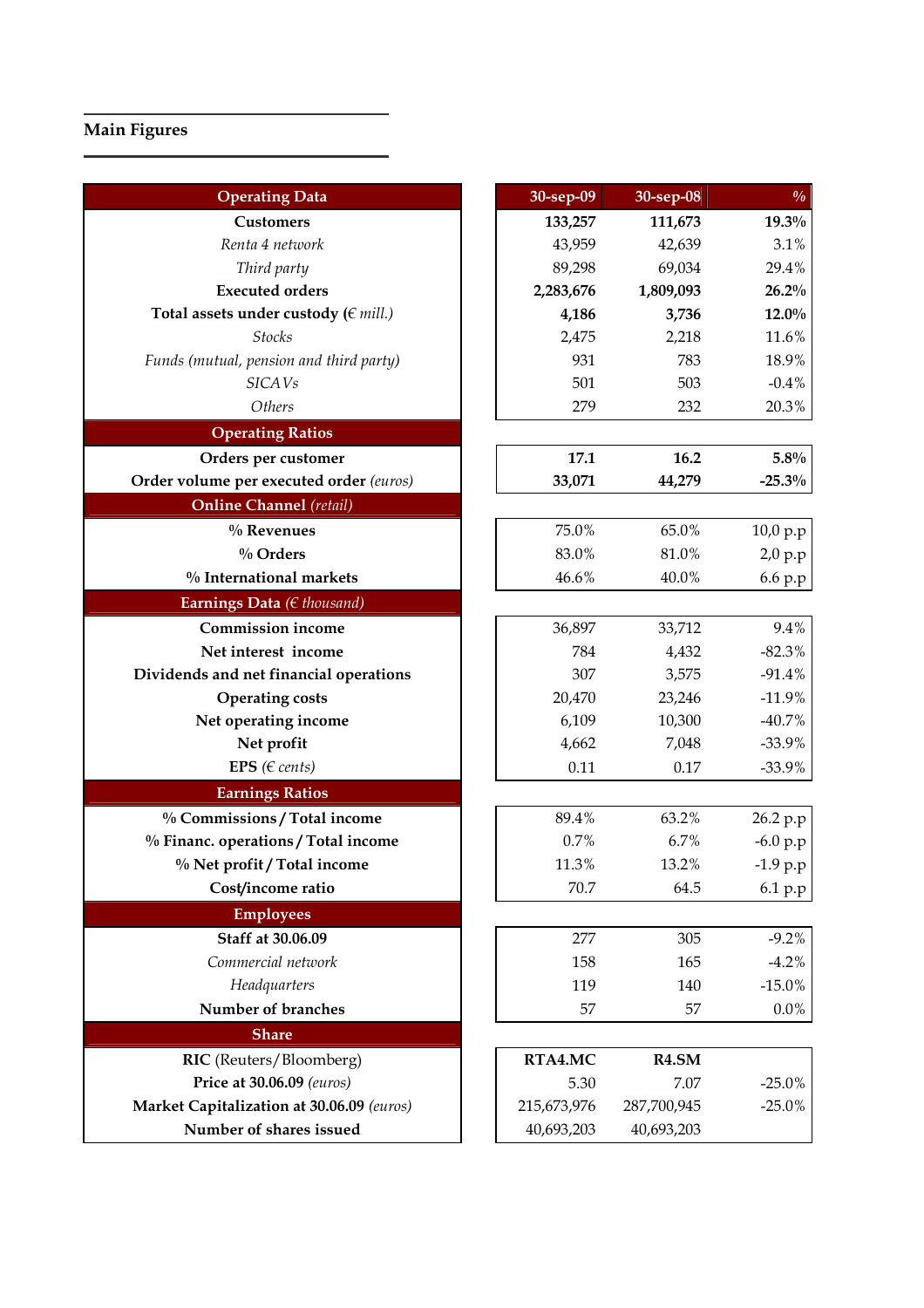# Consolidated Statement of Income

|                                       | Q309     | Q308     | $\frac{0}{0}$ |           | Ac. $09$ Ac. $08$ | $\frac{0}{0}$ |
|---------------------------------------|----------|----------|---------------|-----------|-------------------|---------------|
| $\epsilon$ Thousands                  |          |          |               |           |                   |               |
| <b>Total Revenues</b>                 | 13,061   | 14,902   | $-12.4%$      | 41,249    | 53,282            | $-22.6%$      |
|                                       |          |          |               |           |                   |               |
| Fee and commission income             | 12,292   | 10,321   | 19.1%         | 36,897    | 33,712            | 9.4%          |
| Fee and commission expenses           | $-4,231$ | $-2,413$ | 75.3%         | $-11,409$ | $-8,173$          | 39.6%         |
| Net fee and commissions income        | 8,061    | 7,908    | 1.9%          | 25,488    | 25,539            | $-0.2%$       |
| Interest and similar income           | 683      | 5,020    | $-86.4%$      | 4,045     | 15,995            | $-74.7%$      |
| Interest and similar expenses         | $-680$   | $-3,671$ | $-81.5%$      | $-3,261$  | $-11,563$         | $-71.8%$      |
| Net interest income                   | 3        | 1,349    | $-99.8%$      | 784       | 4,432             | $-82.3\%$     |
| Net financial operations              | 86       | $-439$   | n.s           | 307       | 3,575             | $-91.4\%$     |
| <b>Net Income</b>                     | 8,150    | 8,818    | $-7.6\%$      | 26,579    | 33,546            | $-20.8%$      |
|                                       |          |          |               |           |                   |               |
| <b>Operating Expenses</b>             | $-6,645$ | $-7,206$ | $-7.8%$       | $-20,470$ | $-23,246$         | $-11.9%$      |
| Personnel                             | $-3,453$ | $-3,804$ | $-9.2%$       | $-10,442$ | $-11,891$         | $-12.2%$      |
| Other general administrative expenses | $-2,602$ | $-2,823$ | $-7.8%$       | $-8,311$  | $-9,633$          | $-13.7%$      |
| Depreciation and amortization         | $-590$   | $-579$   | 1.9%          | $-1,717$  | $-1,722$          | $-0.3%$       |
| <b>NET OPERATING INCOME</b>           | 1,505    | 1,612    | $-6.6%$       | 6,109     | 10,300            | $-40.7%$      |
| Other income and expenses             | 116      | $-253$   | $-145.8%$     | 209       | $-1,126$          | n.s           |
| PROFIT BEFORE TAX                     | 1,621    | 1,359    | $19.3\%$      | 6,318     | 9,174             | $-31.1\%$     |
| Income tax expenses                   | $-470$   | $-447$   | 5.1%          | $-1,656$  | $-2,126$          | $-22.1%$      |
| <b>NET PROFIT</b>                     | 1,151    | 912      | 26.2%         | 4,662     | 7,048             | $-33.9%$      |

# Operating data

Meanwhile, according to data released by Inverco, Renta 4's investment fund assets totalled €626.0 million, 26.9% higher than the year-end 2008 figure of €493.2 million. This increase is in sharp contrast with the overall size of the market which fell 3% in the first nine months of the year.

At September, asset under management in SICAVs rose by 8.2% compared to December 2008, amounted €501 million.

At 30 September 2009, Renta 4's total client assets under management amounted to €4,186 million, 23% higher than at December 2008. Some €194 million came from net money inflows while €589 million were the result of the positive market effect thanks to the sound performance of the financial markets.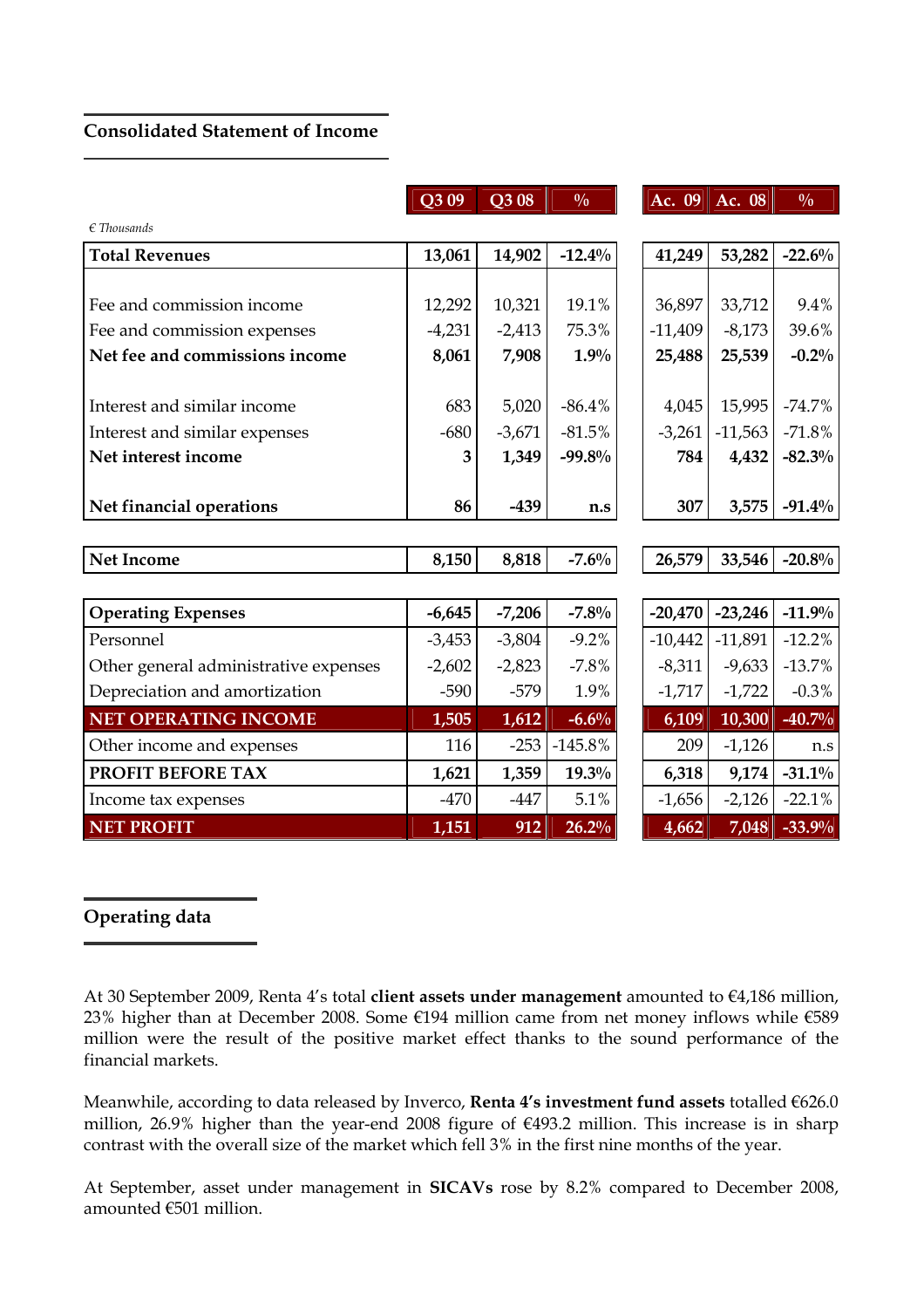**Pension funds** grew 26.5% to  $\epsilon$ 167 million against the  $\epsilon$ 132 million totalled at December. Net money inflows at 30 September already accounted for 46.3% of the total figure reached in full-year 2008.

The total number of accounts grew at a steady pace in the third quarter, up 11.3% on year-end 2008 to 133,257.

The total number of executed orders continued to improve up to September, reaching 2.3 million, 26.2% higher than in the same period last year. First time in many quarters, Turnover went up by 3.8%, mainly due to the improvement recorded in Stocks Market with an increase of 15.6%.

The weight of the **on-line channel** in the retail business segment grew further, accounting for 75% of revenues (+10 pp) and 83% of orders (+2pp). Particularly noteworthy was the increase in the weight of fees and commissions generated in the international markets on the total, from 40.0% at September 2008 to 46.6% at September 2009 (+6.6 pp).

Revenues

# • Third Quarter (July-September)

Total revenues were  $E13.1$  million, 12.4% less than the  $E14.9$  million recorded in the same period of last year.

Fee and commission income represented 94% of total revenues for the quarter, up 19.1% on the previous year to €12.3 million. Net commissions, increased by 1.9% due to the 75.3% rise in fees and commissions paid to third parties. This is due to the increasing number of orders executed by our clients in international markets where Renta 4 operates through local members.

These growths were recorded across the board, with a notable 24.3% increase in brokerage commissions.

By market, fees generated in stocks markets advanced 51%, while fees generated from derivatives fell by 24.2%. This effect was helped by lower market volatility in 2009 compared to the same period the previous year. This prompted a move towards spot transactions and some customers who had been out of the market during the turbulent period.

After nearly two years of decreases, commissions from Asset Management rose 10% compared to last year figure thanks to the greater number of assets under management.

Meanwhile, revenues from Corporate Services went up a slight 4.9% to €0.8 million.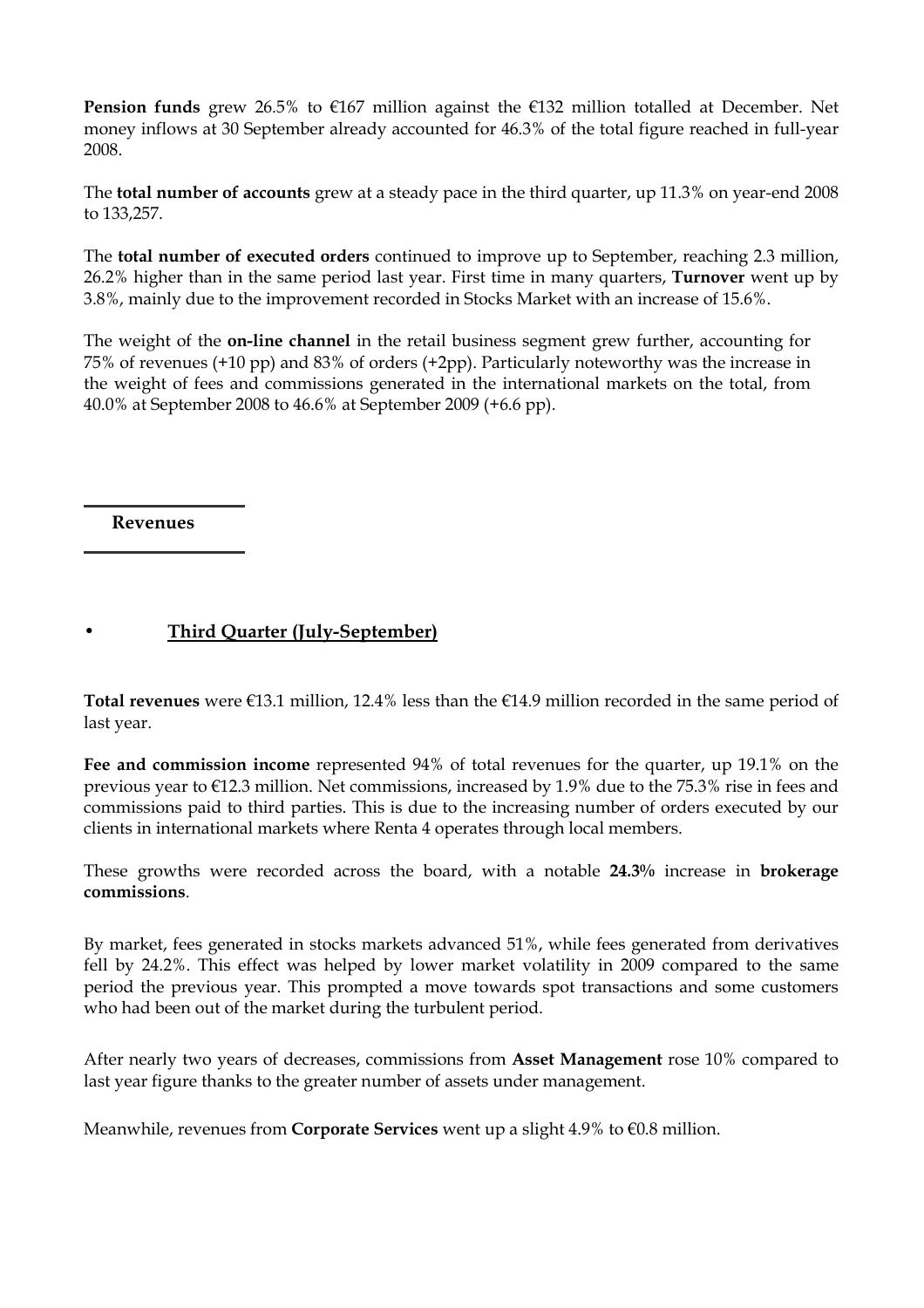Interest and similar income followed the trend of previous quarters, falling 86.4% due to lower interest rates than in 2008. As the year progresses these declines should be lower due to interest rates were at record highs in 3Q08 and were subsequently scaled back. Comparisons should therefore become more favourable.

Net trading income advanced slightly to  $\epsilon$ 0.1 million compared to losses of  $\epsilon$ 0.4 million the previous year.

## • Accumulated 2009 (January-September)

Total revenues advanced to  $€41.2$  million, 22.7% up on the same period the previous year.

Fee and Commission income rose 9.4% in the period to €36.9 million, accounting for 89.5% of total revenues.

By business line, **Brokerage commissions** at September 2009 totalled  $\epsilon$ 26.5 million, an increase of 16.7%. By product type, this growth was enjoyed across the board with fees generated in stocks markets advancing 16.6% and derivatives and fixed income increasing 2% and 36.1%, respectively.

At September 2009, revenues from Asset Management totalled €8.1 million, maintaining the improvement seen in previous months. This figure is only 1.7% less than the €8.2 million recorded in the same period last year. Under normal market conditions, through to the end of the year this business line should register a clearly positive trend compared to the previous year.

Also, income from Corporate Services declined by 16.2% to  $\epsilon$ 2.4 million compared to the  $\epsilon$ 2.8 million recorded the previous year.

Interest and similar income fell 74.7% to  $\epsilon 4$  million compared to  $\epsilon 16$  million the previous year. Net interest income contracted 82.3% at September, falling from €4.4 million in 2008 to €0.8 million this year. Understandably, this decline is due to the fact that interest rates are currently at record lows compared to the record highs of 2008.

Lastly, income from Net trading income totalled €0.3 million, a sharp decline of 91.4% compared to €3.6 million in 2008. This difference is nearly entirely due to the distribution in December 2008 of Renta 4's stake in Bolsas y Mercados Españoles (BME). The dividends received in 2008 totalled €3.3 million, while income received this year has been €0.2 million.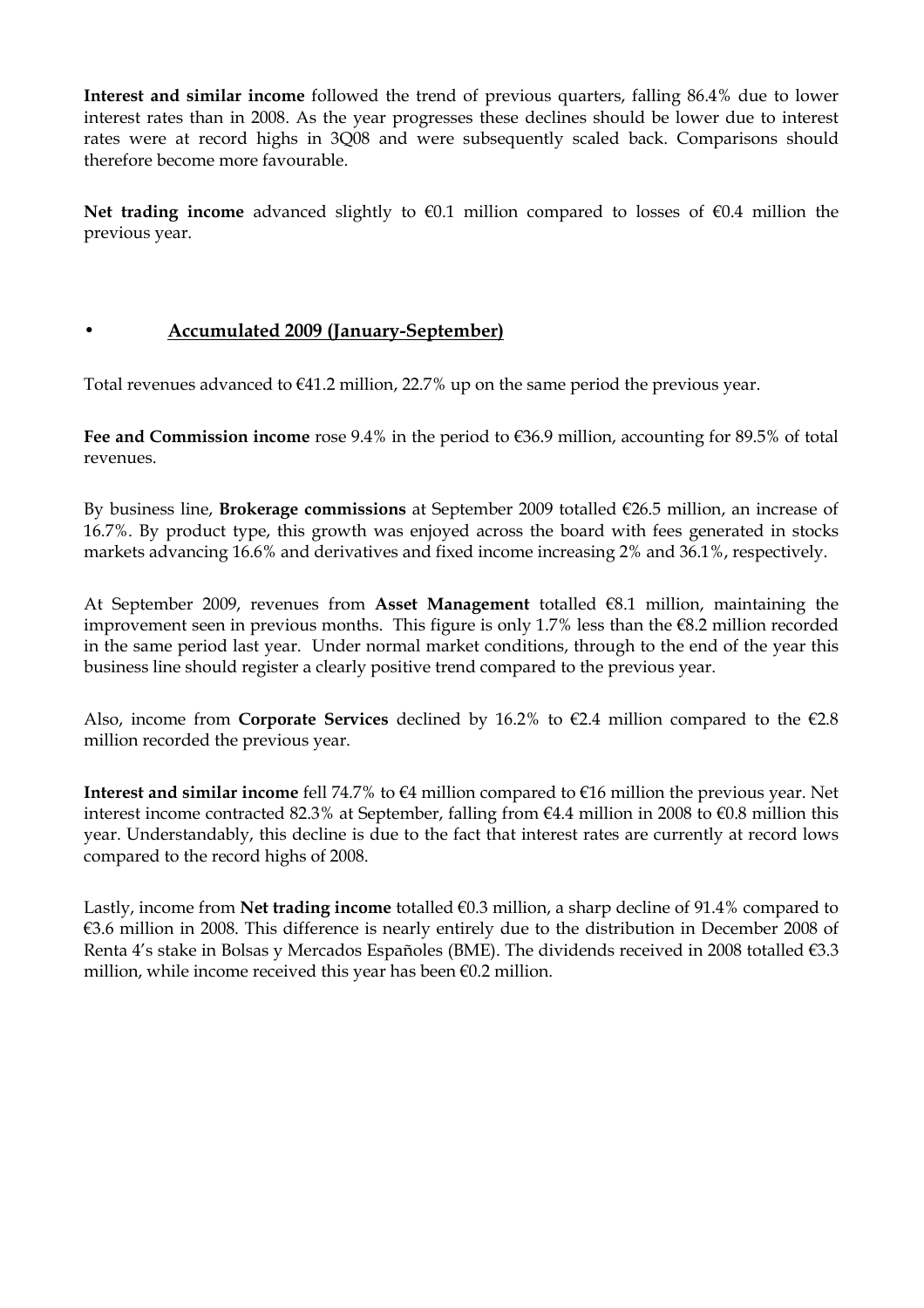Operating expenses

### • Third Quarter 2009 (July-September)

**Operating expenses** in the quarter, including depreciation and amortisation, fell 7.8% to  $\epsilon$ 6.6 million.

**Personnel costs** decreased 9.2% to  $\epsilon$ 3.5 million. This fall coincided with the reduction in the average number of employees which at September was 277 compared to 305 last year.

Meanwhile, General administrative expenses stood at  $\epsilon$ 2.6 million, falling 7.8% from the previous figure of €2.8 million. The largest savings in spending were achieved in external advisory services (-27.5%) and advertising (-58.6%).

Depreciation and amortisation remained nearly flat on the previous year, up 1.9% to  $\epsilon$ 0.6 million.

# • Accumulated 2009 (January-September)

Total operating expenses at September totalled  $\epsilon$ 20.5 million, a reduction of 11.9% from the previous year's figure of €23.2 million.

**Personnel costs** contracted 12.2% during first nine months of the year to  $€10.4$  million. This trend will continue to the end of the year, reaching a double-digit decline for full year figure.

General administrative expenses were 13.7% lower at  $\epsilon$ 8.3 million compared to  $\epsilon$ 9.6 million the previous year. The most significant declines were recorded in repairs and advertising which, in aggregated terms, were down 39.8% in the nine-month period compared to the previous year. The company also forecasts double-digit decreases in these general administrative expenses to the end of the year.

Finally, Depreciation and amortisation remained in line with the previous year, down 0.3% to  $\epsilon$ 1.7 million.

Through to the end of the year Renta 4 estimates that, despite more demanding comparisons, operating expenses will maintain the trend seen up until now.

Other income and expenses

A profit of  $\epsilon$ 0.1 million was recorded for the quarter compared to a loss of  $\epsilon$ 0.3 million in the same period the previous year. For the nine-month period to September the Company recorded a profit of €0.2 million compared to losses of €1.1 million the previous year.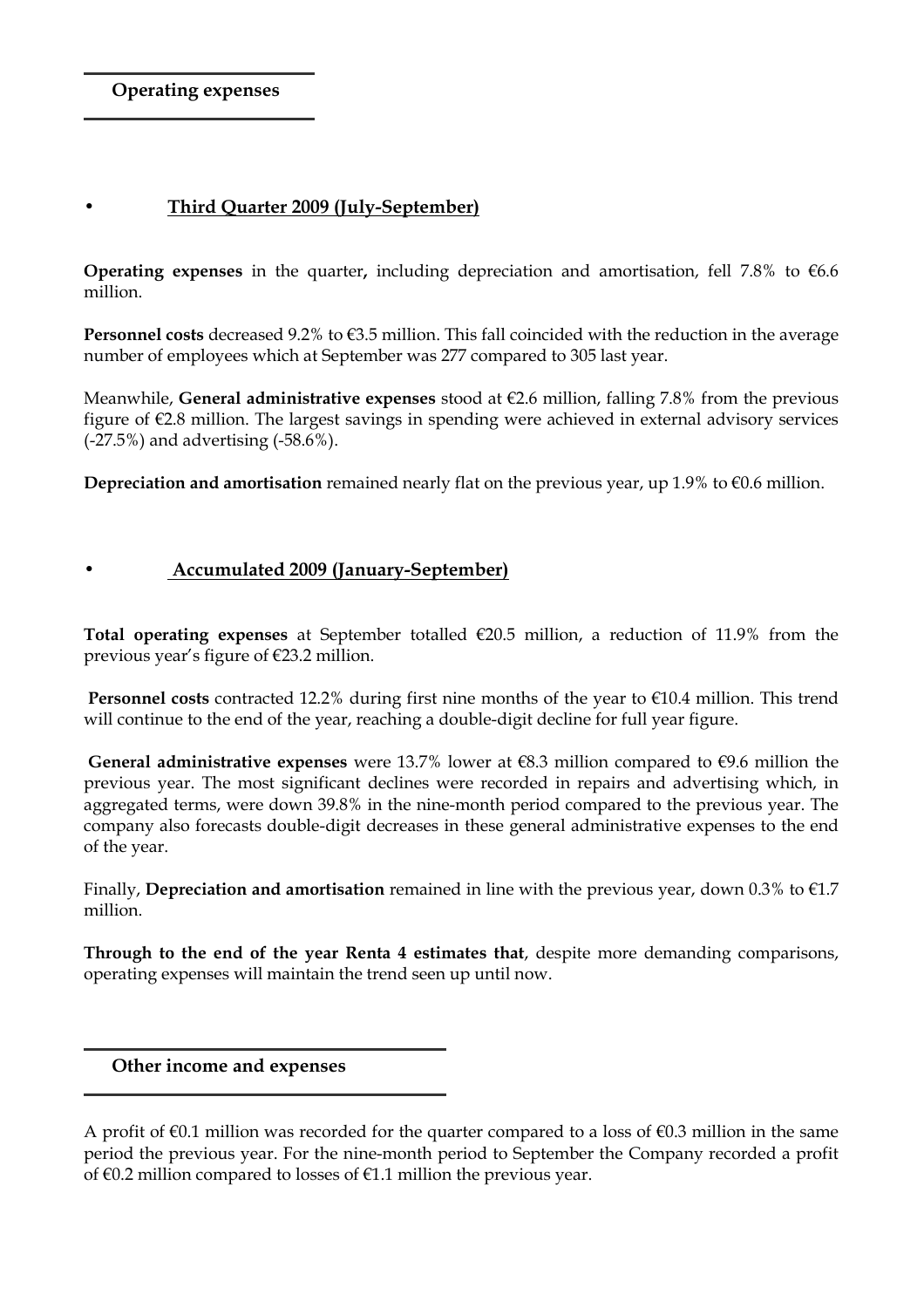### Net operating income

In third quarter, Net operating income totalled  $\epsilon$ 1.5 million, down 6.6% on the  $\epsilon$ 1.6 million figure recorded the previous year. This is largely due to lower net interest income in 2008 when interest rates were at record highs. Comparisons will be more favourable in coming quarters, mitigating the cuts made here so far this year.

For the nine-month period to September, Net operating income totalled  $\epsilon$ 6.1 million compared to €10.3 million for the same period last year. This 40.7% decline was nearly entirely due to the disappearance in 2009 of dividends received in 2008 relating to Renta 4's stake in Bolsa y Mercados Españoles (BME). Stripping out this effect, the decline would have been reduced to 15%.

### Market situation and outlook

Financial markets conditions improved last months, but Renta 4's vision is cautious for coming quarters.

Currently, Renta 4's operating data are being positive, with increases in customer numbers, accounts and assets under management.

The cost cutting policy initiated in 2008 is beginning to bear fruit, expecting to moderate the figure in coming quarters.

In the wake of the solid performance of fee and commission income and net money inflows in the nine-months period to September, Renta 4's target is to repeat, if not improve on, last year's net operating income.